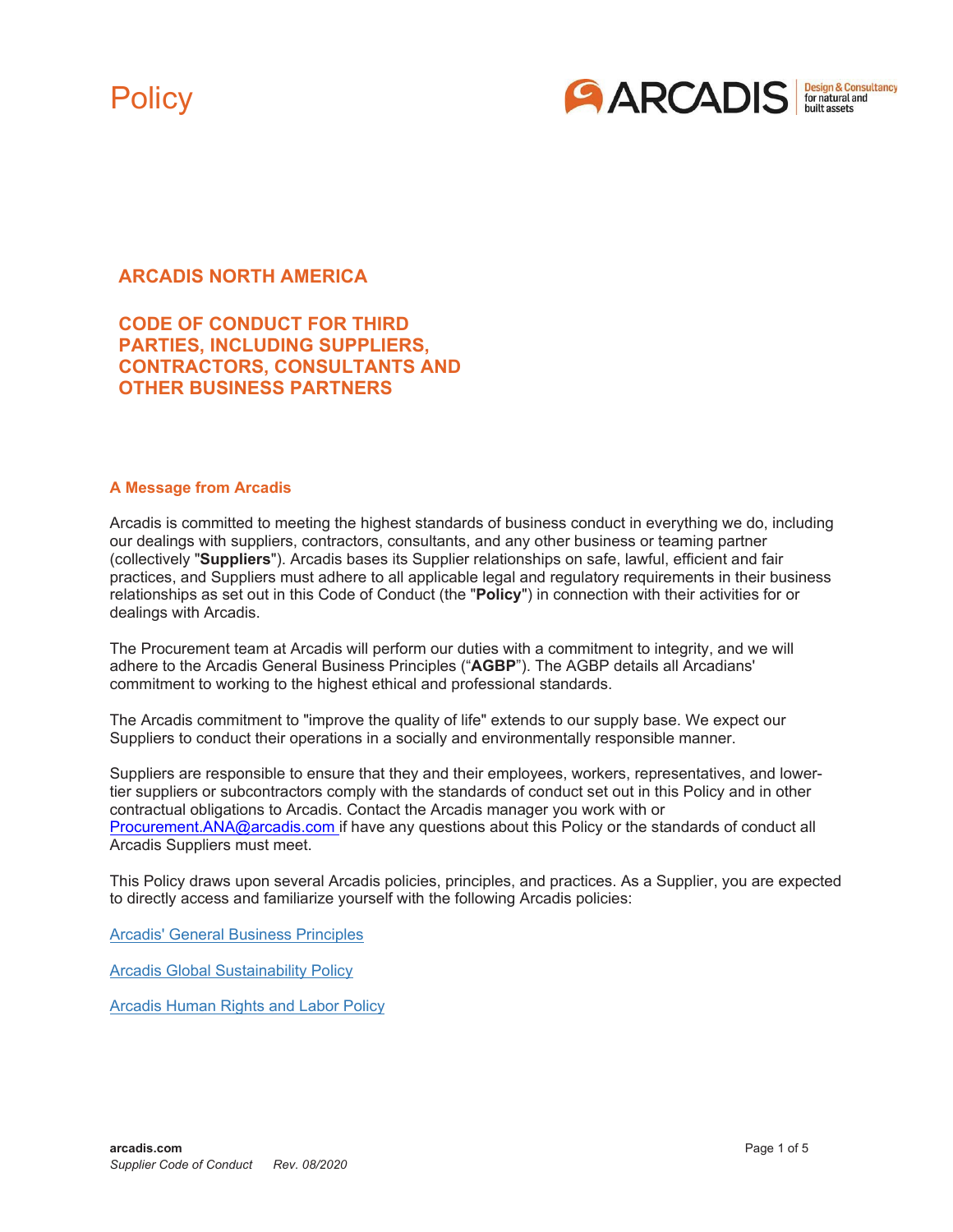### **Responsibilities of Arcadis Suppliers**

*You, as a Supplier to Arcadis, agree:*

**Health and Safety:** In our AGBP, we commit to providing a healthy and safe work environment for all our employees. To that end, our global health and safety vision and policy reflect a proactive risk and behaviorbased approach that integrates health and safety into our culture, values and the way we do business. Please see the AGBP for more information.

We expect our Suppliers to comply with applicable environmental, health and safety laws and regulations and, as applicable, Arcadis contractor Health and Safety requirements.

**Global Sustainability:** Arcadis is committed to improving the quality of life for all generations by maximizing social, economic and environmental value. It is our mission to create exceptional and sustainable outcomes for our clients in natural and built asset environments. We will do this by focusing on our clients, our operations, and our people.

We expect Suppliers to show respect for the environment and comply with applicable environmental laws. Sustainability is a core value for Arcadis and we seek supply partners who share our values.

**Human Rights and Labor:** Arcadis respects human rights. Arcadis is committed to improve quality of life for people touched by the projects in which we are involved. We also are committed to identify, prevent, or mitigate adverse human rights impacts resulting from or caused by our business activities before those activities start or, if they occur during the activity, through human rights due diligence and mitigation processes. We expect you as a Supplier to operate your business in keeping with these principles.

**Equality, Diversity, and Inclusion:** Arcadis is committed to fostering, cultivating, and preserving a culture of equality, diversity, and inclusion. Arcadis will not tolerate discrimination, harassment, or other behavior that creates an environment contrary to our Values and Behaviors (see appendix A), or that conflicts with our policies (see appendix B). Violations may result in the suspension or termination of your current and future business with Arcadis.

Arcadis North America is committed to embracing the opportunities that a diverse supply base generates for our business. Our objective is to provide all Suppliers with an equal opportunity to participate in our supply chain. Arcadis encourages Small Disadvantaged Businesses (SDB) and Minority Business Enterprise (MBE) – apply for participation in our procurement process. Our procurement processes are transparent, objective, and non-discriminatory in the selection of our Suppliers.

**Supporting our Commitments to Clients:** Arcadis and our Suppliers will not share or exchange any price, cost, or other competitive information, or engage in any collusive conduct with any third party, with respect to any proposed, pending, or current Arcadis procurement effort.

**Integrity and Ethics:** We maintain records of our transactions in an accurate and transparent manner and expect the same of our Suppliers. Arcadis and our Suppliers will not tolerate corruption, bribery, embezzlement, or fraud in any form. This includes but is not limited to the following:

Gifts or payments, in whatever form, should never be given or received where it is intended to or would appear to obligate the recipient. To avoid even the appearance of impropriety, gifts or favors of any material commercial or personal value should not be offered to or accepted by an Arcadis employee and you as a Supplier should not do so. If you are in doubt, we expect you to raise the issue with us so that the Arcadis team member with whom you are working can compliance with our Gifts and Hospitality policy.

Facilitating payments, in delivery of your duties for Arcadis are not permitted, even if local laws, custom, practice or regulations might permit such payments. A "facilitating payment" is a payment (whether in money, goods, services, barter and exchange, or any other thing of value) to a foreign official, political party, party official or similar person for "routine governmental action" which that person is already bound to perform. Examples might include, among others, processing official documentation, customs clearances, and other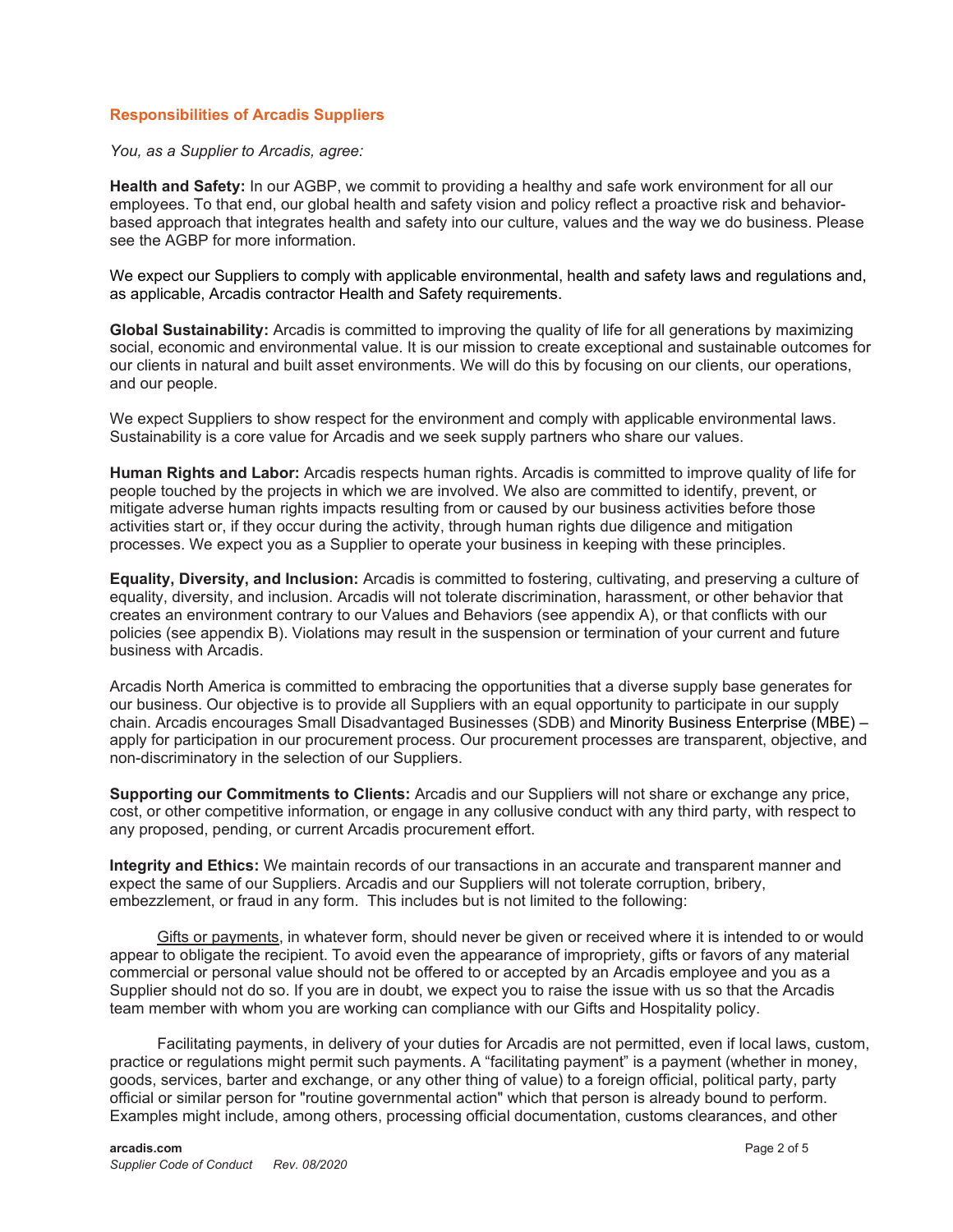matters of routine governmental actions. A characteristic of facilitating payments is that the service obtained as the result of such payment represents the legitimate function of the official concerned. Taking advantage of a formal, publicly available "fast track" procedure operated by a government department, whereby an additional advertised payment is made to expedite a process, is not a facilitating payment.

Audit: You agree that Arcadis, either by itself or through a third party, has the right to audit all communications and documentation related to the performance of your duties as a Supplier. You agree to that all such records in connection with transactions involving Arcadis, including but not limited to commercial documentation (invoices, supporting documents, etc), customs forms, or any similar documentation, submitted to Arcadis or governmental authorities, accurately describe the goods and services provided or delivered and the price thereof. You agree to ensure that all such documents, communications, and accounting are accurate and honest.

**Intellectual Property:** To respect the intellectual and other property rights of Arcadis and of third parties, including all patents, trademarks and copyrights.

**Security and Privacy:** (i) To respect privacy rights and secure the data of Arcadis employees, customers, and suppliers (collectively, "Arcadis Data"); (ii) to implement and maintain physical, organizational and technical measures to ensure the security and confidentiality of Arcadis Data in order to prevent accidental, unauthorized or unlawful destruction, alteration, modification or loss of Arcadis Data, misuse of Arcadis Data, or unlawful processing of Arcadis Data; and (iii) protect Supplier operations and facilities against exploitation by criminal or terrorist individuals and organizations.

### **How to Raise a Question or Concern**

Subject to local laws and any legal restrictions applicable to such reporting, each Supplier is expected to inform Arcadis promptly of any concern related to this Guide affecting Arcadis, whether or not the concern involves the Supplier, as soon as the Supplier has knowledge of such an occurrence. Suppliers also must take such steps as Arcadis may reasonably request to assist Arcadis in the investigation of any such occurrence involving Arcadis and the Supplier. Supplier also must notify Arcadis of any potential nonconformance with this Policy.

### **To report a concern:**

- Discuss with your Arcadis Project Manager; **or**
- Email [Procurement.ANA@arcadis.com ;](mailto:Procurement.ANA@arcadis.com) **or**
- Call the Arcadis Integrity Line: +1 866-250-6706, access code 58365

Arcadis does not tolerate retaliation for reports made in good faith.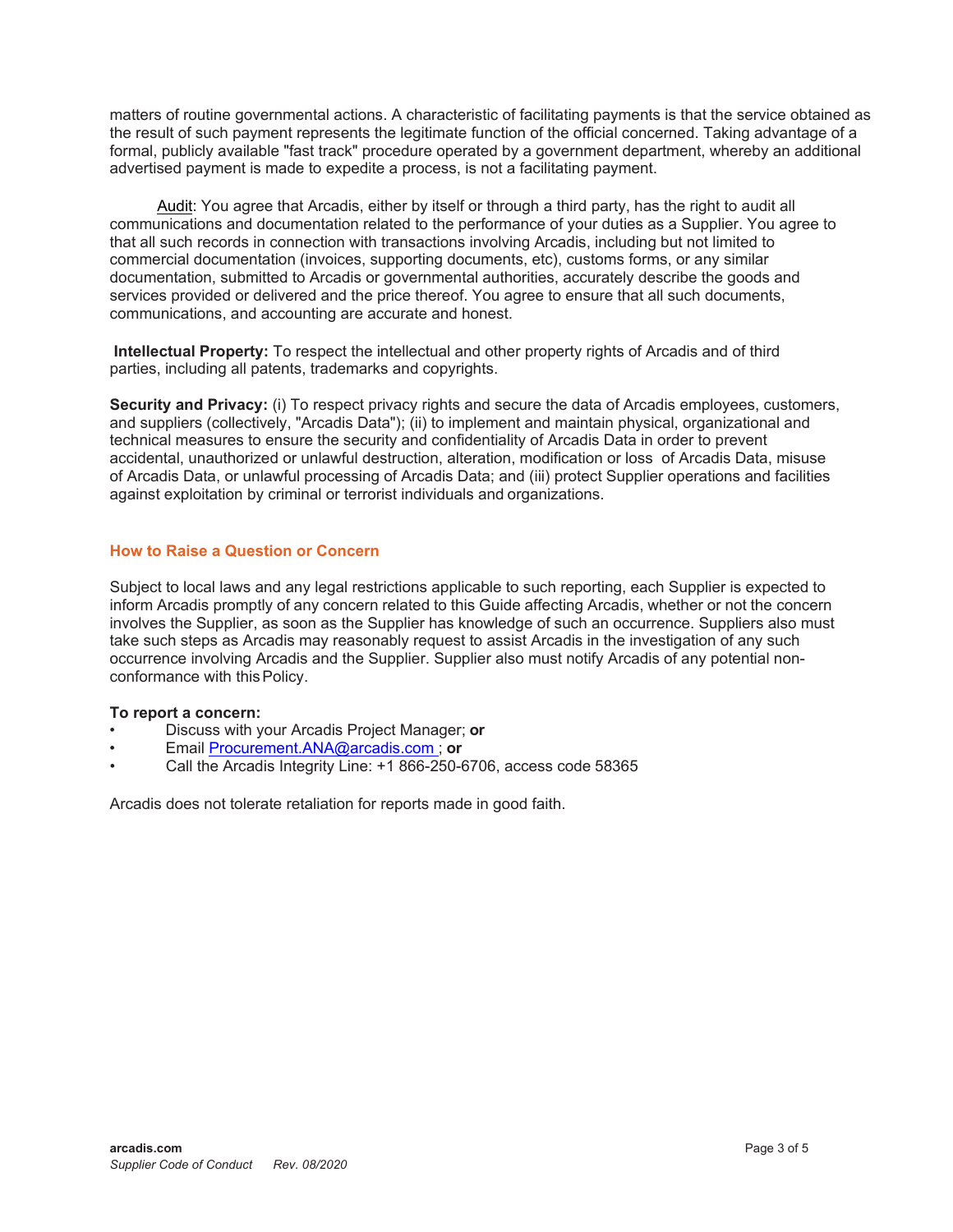# **APPENDIX A- ARCADIS VALUES AND BEHAVIORS**

# Our culture is based on strong values and clear behaviors

# **Our Passion**

# Improving quality of life

## **Our Behaviors**

C Arcadis 2018

We value each other. We deliver on promises. We always bring our best. We act as one team. We dare to shape the future.

# **Our Values**

### **PEOPLE FIRST**

We care for each other and create a safe and respectful working environment where our people can grow, perform and succeed.

#### **CLIENT SUCCESS**

We are passionate about our clients' success and bring insights, agility and innovation to co-create value.

#### **COLLABORATION**

We value the power of diversity and our global capabilities, and deliver excellence by working as One Arcadis.

#### **INTEGRITY**

We always work to the highest professional and ethical standards and establish trust by being open, honest and responsible.

#### **SUSTAINABILITY**

We base our actions for clients and communities on environmental responsibility and social and economic advancement.

13 July 2020